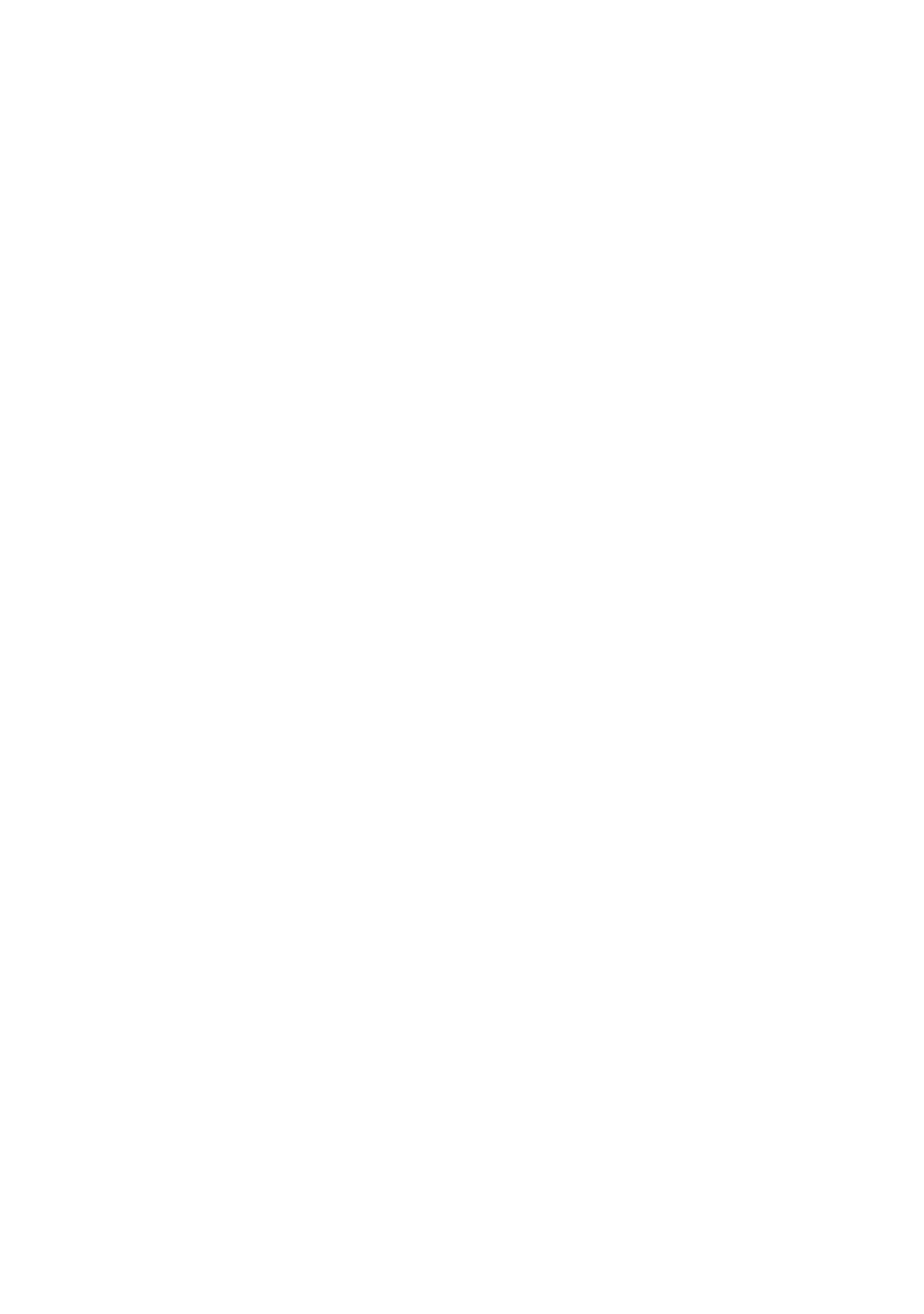# *Human Interferon Beta (IFNb) ELISA Kit Catalog No: HUDL01440 96 Tests*

## INTENDED USE

This kit is a sandwich enzyme immunoassay for in vitro quantitative measurement of IFNb in human serum, plasma, tissue homogenates, cell lysates, cell culture supernates or other biological fluids..

# REAGENTS AND MATERIALS PROVIDED

| Reagents                         | Quantity             | Reagents                  | Quantity             |
|----------------------------------|----------------------|---------------------------|----------------------|
| Pre-coated, ready to use         |                      | Plate sealer for 96 wells | 2                    |
| 96-well strip plate              |                      |                           |                      |
| Standard                         | 2                    | <b>Diluent Buffer</b>     | 1x45mL               |
| Detection Reagent A              | $1 \times 120 \mu L$ | Detection Reagent B       | $1 \times 120 \mu L$ |
| <b>TMB Substrate</b>             | $1 \times 9mL$       | <b>Stop Solution</b>      | 1x6mL                |
| Wash Buffer                      | 1x20ml               | Instruction manual        |                      |
| $(30 \times \text{concentrate})$ |                      |                           |                      |

## MATERIALS REQUIRED BUT NOT SUPPLIED

- 1. Microplate reader with  $450 \pm 10$ nm filter.
- 2. Precision single or multi-channel pipettes and disposable tips.
- 3. Eppendorf Tubes for diluting samples.
- 4. Deionized or distilled water.
- 5. Absorbent paper for blotting the microtiter plate.
- 6. Container for Wash Solution.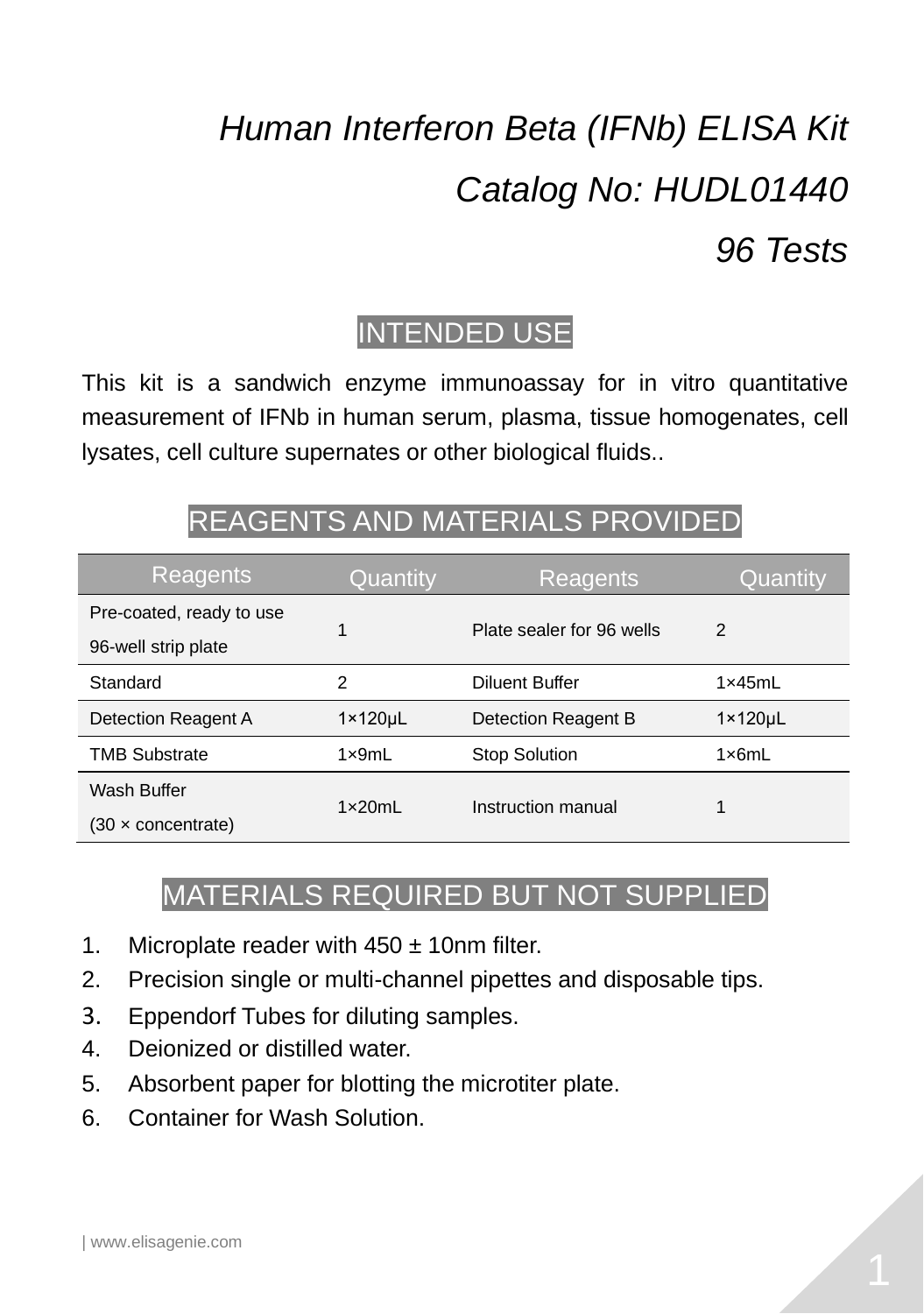## STORAGE OF THE KITS

- 1. *For unopened kits:* All the reagents should be kept according to labels on the vials. The **TMB Substrate, Wash Buffer (30X concentrate)** and the **Stop Solution** should be stored at 4°C upon receipt while **the others** should be at **-20<sup>o</sup>C**.
- 2. *For opened kits:* Once the kit is opened, the remaining reagents still need to be stored according to the above storage conditions. In addition, return the unused wells to the foil pouch containing the desiccant pack, and reseal along entire edge of zip-seal.

#### **Note:**

For the expiration date of the kit, please refer to the label on the kit box. All components are stable until this date.

It is highly recommended to use the remaining reagents within 1 month of opening.

### SAMPLE COLLECTION AND STORAGE

- **Serum** Use a serum separator tube and allow samples to clot for two hours at room temperature or overnight at  $4^{\circ}$ C before centrifugation for 20 minutes at approximately 1000×g. Assay freshly prepared serum immediately or store samples in aliquots at -20°C or -80°C for later use. Avoid repeated freeze/thaw cycles.
- **Plasma** Collect plasma using EDTA or heparin as an anticoagulant. Centrifuge samples for 15 minutes at 1000xg at 2-8°C within 30 minutes of collection. Remove plasma and assay immediately or store samples in aliquots at -20 $\degree$ C or -80 $\degree$ C for later use. Avoid repeated freeze/thaw cycles.
- **Tissue homogenates** The preparation of tissue homogenates will vary depending upon tissue type. For this assay, tissues should be rinsed in ice-cold PBS (0.01mol/L, pH 7.0-7.2) to remove excess blood thoroughly and weighed before homogenization. Mince the tissues to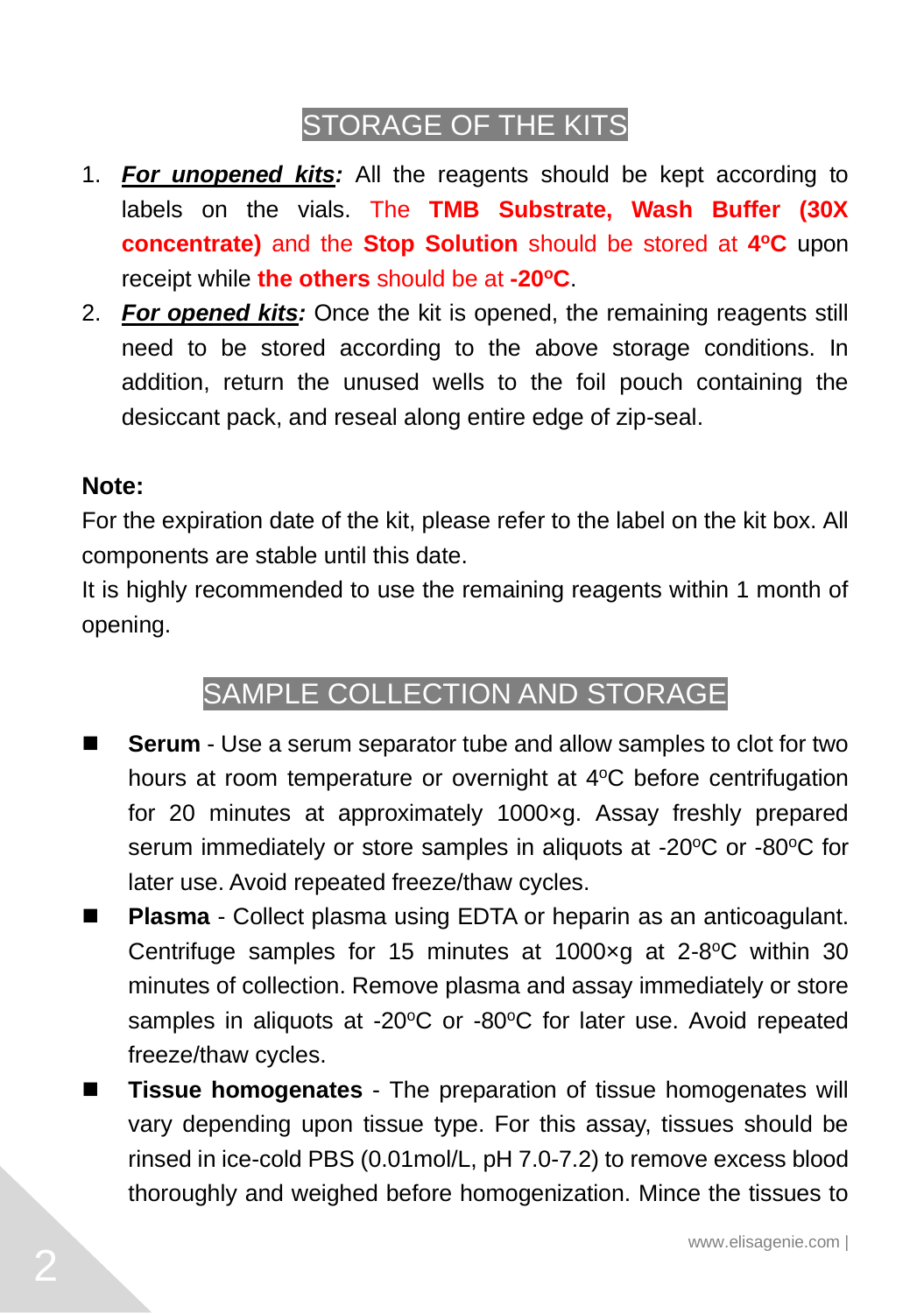small pieces and homogenize them in 5-10 mL of PBS with a glass homogenizer on ice (Micro Tissue Grinders also work). The resulting suspension should be sonicated with an ultrasonic cell disrupter or subjected to two freeze-thaw cycles to further break the cell membranes. After that, the homogenates are centrifuged for 5 minutes at 5000×g. Remove the supernatant and assay immediately or aliquot and store at  $\leq$ -20 $\degree$ C.

- **Cell Lysates** Cells must be lysed before assaying according to the following directions.
- 1. Adherent cells should be detached with trypsin and then collected by centrifugation (suspension cells can be collected by centrifugation directly).
- 2. Wash cells three times in cold PBS.
- 3. Resuspend cells in PBS (1×) and subject the cells to ultrasonication 4 times (or Freeze cells at  $\leq$ -20 $\degree$ C. Thaw cells with gentle mixing. Repeat the freeze/thaw cycle 3 times.).
- 4. Centrifuge at 1500xg for 10 minutes at 2-8°C to remove cellular debris.
- Cell culture supernatants or other biological fluids Centrifuge samples for 20 minutes at 1000xg. Remove particulates and assay immediately or store samples in aliquots at -20°C or -80°C. Avoid repeated freeze/thaw cycles.

#### **Note:**

- 1. Samples to be used within 5 days may be stored at  $4^{\circ}$ C, otherwise samples must be stored at -20 $\degree$ C (≤1 month) or -80 $\degree$ C (≤2 months) to avoid loss of bioactivity and/or contamination.
- 2. Sample hemolysis will influence the result, and hemolytic specimen cannot be detected.
- 3. When performing the assay, bring samples to room temperature.

## REAGENT PREPARATION

#### **1. Bring all kit components and samples to room temperature**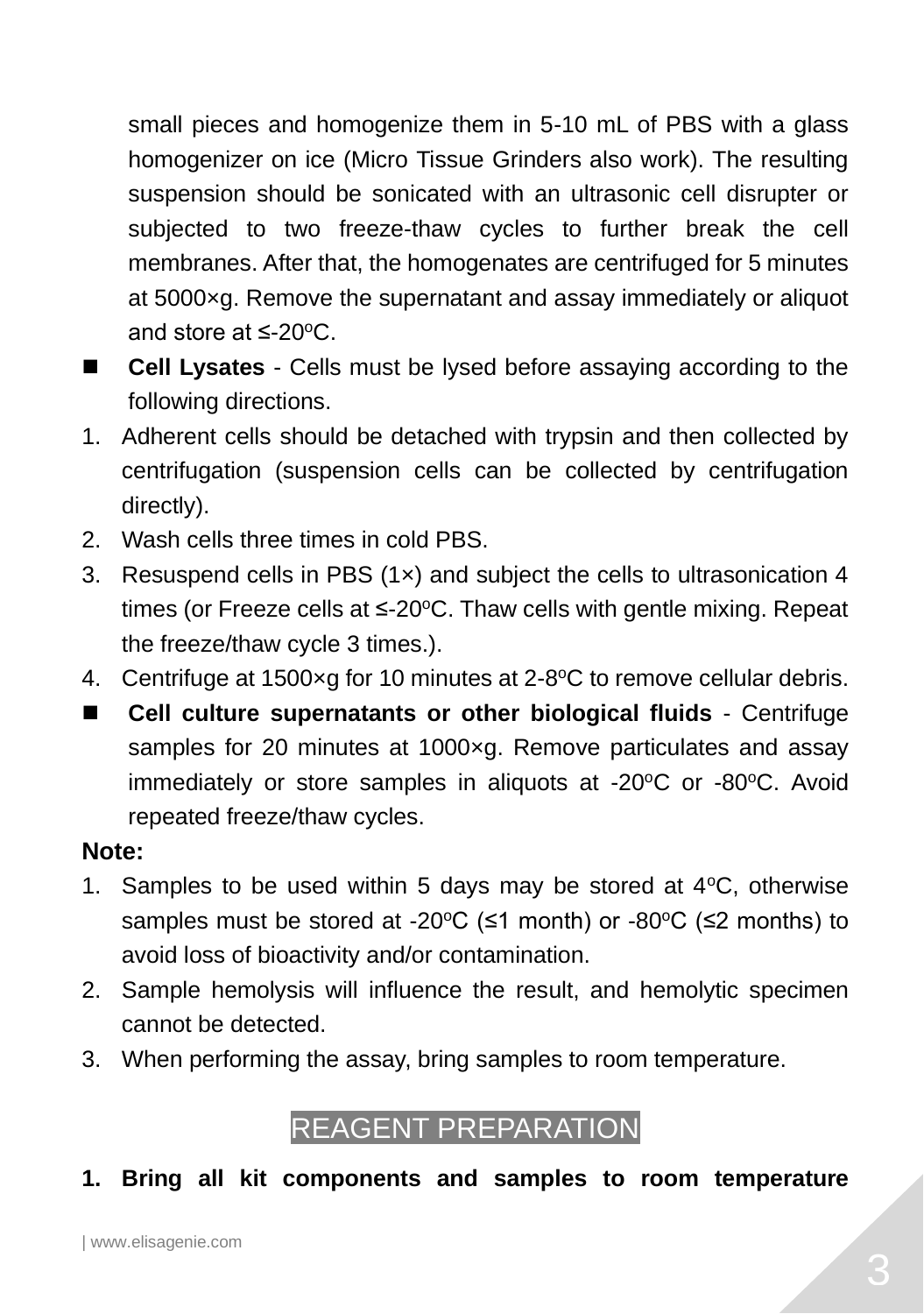#### **(18-25<sup>o</sup>C) before use.**

2. **Standard** - Reconstitute the Standard with 1.0mL of Diluent Buffer, keep for 10 minutes at room temperature, shake gently (not to foam). The concentration of the standard in the stock solution is500pg/mL. Prepare 7 tubes containing 0.5mL Diluent Buffer and use the diluted standard to produce a double dilution series according to the picture shown below. Mix each tube thoroughly before the next transfer. Prepare a dilution series with 7 points; for example: 500pg/mL, 250pg/mL, 125pg/mL, 62.5pg/mL, 31.2pg/mL, 15.6pg/mL, 7.81pg/mL, and the last EP tube with Diluent Buffer is the blank at 0pg/mL.



- 3. **Detection Reagent A and Detection Reagent B** Briefly spin or centrifuge the stock Detection A and Detection B solutions before use. Dilute to the working concentrations with Diluent Buffer respectively  $(1:100)$ .
- 4. **Wash Solution** Dilute 20mL of Wash Solution concentrate (30×) with 580mL of deionized or distilled water to prepare 600mL of Wash Solution (1x).
- 5. **TMB substrate** Aspirate the needed dosage of the solution with sterilized tips. Do not dump the residual solution back into the vial.

**Note:**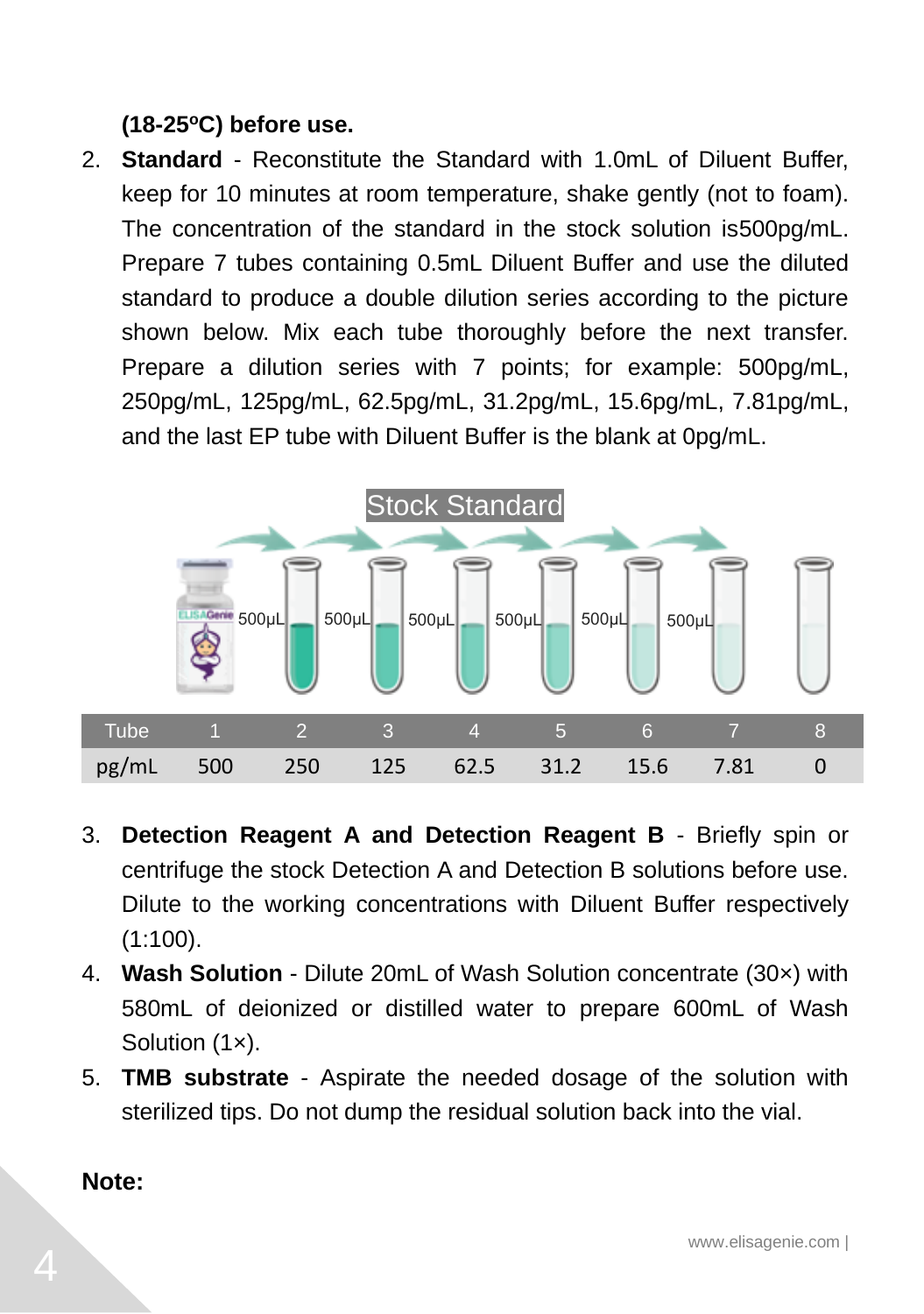- 1. Do not perform a serial dilution directly in the wells.
- 2. Prepare standard within 15 minutes of performing the assay. Do not dissolve the reagents at 37°C directly.
- 3. Detection Reagent A and B are sticky solutions, therefore slowly pipette them to reduce the volume errors.
- 4. Carefully reconstitute Standards or working Detection Reagent A and B according to the instruction, avoid foaming and mix gently until the crystals are completely dissolved. To minimize imprecision caused by pipetting, use small volumes and ensure that pipettors are calibrated. It is recommended to pipette more than 10μL at a time to ensure accuracy.
- 5. The reconstituted Standards, Detection Reagent A and Detection Reagent B can be **used only once**.
- 6. If crystals have formed in the Wash Solution concentrate (30×), warm to room temperature and mix gently until the crystals are completely dissolved.
- 7. Any contaminated water or container used during reagent preparation will influence the detection result.

# SAMPLE PREPARATION

- 1. ELISA Genie is only responsible for the kit itself, not for the samples consumed during the assay. The user should calculate the possible amount of the samples used in the whole test. Please reserve sufficient samples in advance.
- 2. Please predict the concentration before assaying. If values for these are not within the range of the standard curve, users must determine the optimal sample dilutions for their particular experiments. Samples should be diluted by 0.01mol/L PBS(pH=7.0-7.2).
- 3. If the samples are not indicated in the manual, a preliminary experiment to determine the validity of the kit is necessary.
- 4. Tissue or cell extraction samples prepared using a chemical lysis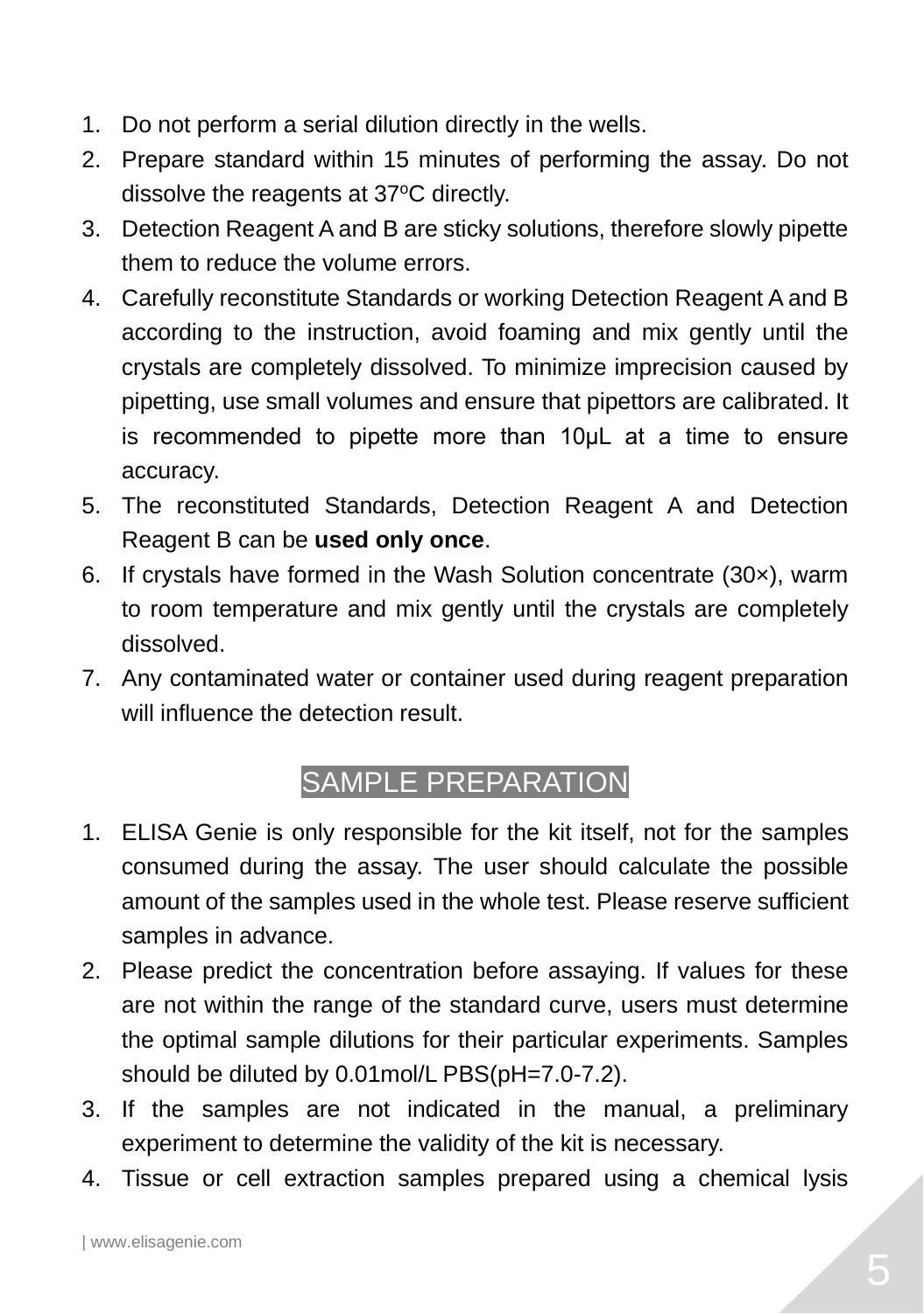buffer may cause unexpected ELISA results due to the impacts from certain chemicals.

- 5. Due to the possibility of mismatching between antigens from other origin and antibodies used in our kits (e.g., antibody targets conformational epitope rather than linear epitope), some native or recombinant proteins from other manufacturers may not be recognized by our products.
- 6. Samples from cell culture supernatant may not be detected by the kit due to influence from factors such as cell viability, cell number and/or sampling time.
- 7. Fresh samples that have not been stored for extended periods of time are recommended for the test. Otherwise, protein degradation and denaturalization may occur in those samples and give inaccurate or incorrect results.

### ASSAY PROCEDURE

- 1. Determine wells for diluted standard, blank and sample. Prepare 7 wells for the standards, 1 well for blank. Add 100μL each of dilutions of standard (read Reagent Preparation), blank, and samples into the appropriate wells. Cover with the Plate sealer. Incubate for 2 hours at 37<sup>o</sup>C.
- 2. Remove the liquid from each well, do not wash.
- 3. Add 100μL of Detection Reagent A working solution to each well. Incubate for 1 hour at 37°C after covering it with the Plate sealer.
- 4. Aspirate the solution and wash with 350uL of 1× Wash Solution to each well using a squirt bottle, multi-channel pipette, manifold dispenser or auto-washer, and let it sit for 1~2 minutes. Remove the remaining liquid from all wells completely by tapping the plate onto absorbent paper. Wash thoroughly 3 times. After the last wash, remove any remaining Wash Buffer by aspirating or decanting. Invert the plate and blot it against absorbent paper.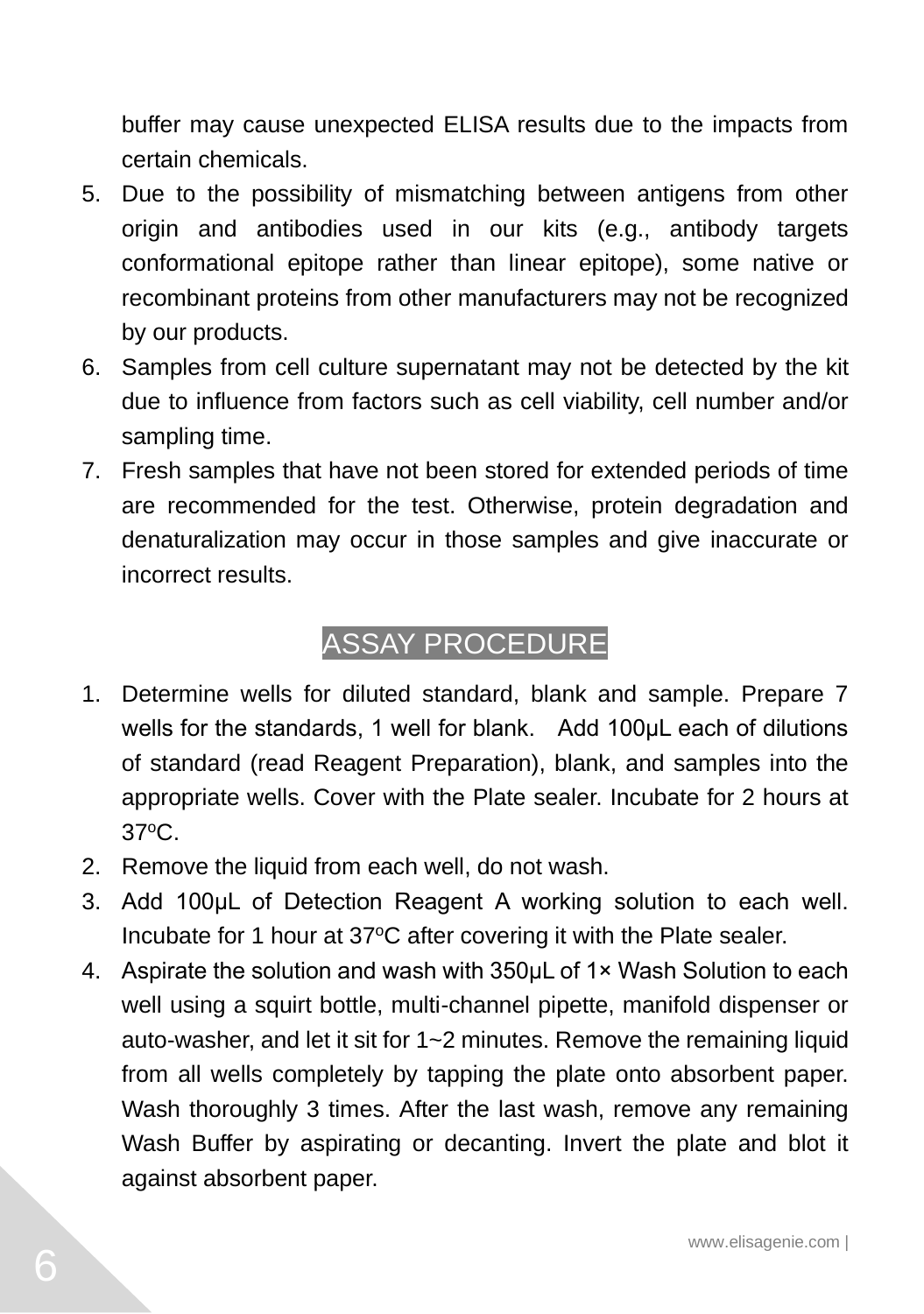- 5. Add 100μL of Detection Reagent B working solution to each well. Incubate for 1 hour at 37°C after covering it with the Plate sealer.
- 6. Repeat the aspiration/wash process for a total of 5 times as conducted in step 4.
- 7. Add 90μL of Substrate Solution to each well. Cover with a new Plate sealer. Incubate for 15-25 minutes at 37°C (Do not exceed 30 minutes). Protect from light. The liquid will turn blue with the addition of the Substrate Solution.
- 8. Add 50μL of Stop Solution to each well. The liquid will turn yellow with the addition of the Stop solution. Mix the liquid by tapping the side of the plate. If the color change does not appear uniform, gently tap the plate to ensure thorough mixing.
- 9. Remove any drops of water and fingerprints on the bottom of the plate and confirm there are no bubbles on the surface of the liquid. Run the microplate reader and take measurements at 450nm immediately.

#### **Note:**

- 1. **Assay preparation:** Keep appropriate numbers of wells for each experiment and remove extra wells from microplate. Remaining wells should be resealed and stored at -20 °C.
- 2. **Samples or reagents addition: Please use the freshly prepared Standard.** Carefully add samples to wells and mix gently to avoid foaming. Do not touch the well walls. For each step in the procedure, total dispensing time for addition of reagents or samples to the assay plate should not exceed 10 minutes. This will ensure equal elapsed time for each pipetting step, without interruption. Duplication of all standards and specimens, although not required, is recommended. To avoid cross-contamination, change pipette tips between additions of standards, samples, and reagents. In addition, use separated reservoirs for each reagent.
- 3. **Incubation:** To ensure accurate results, proper adhesion of plate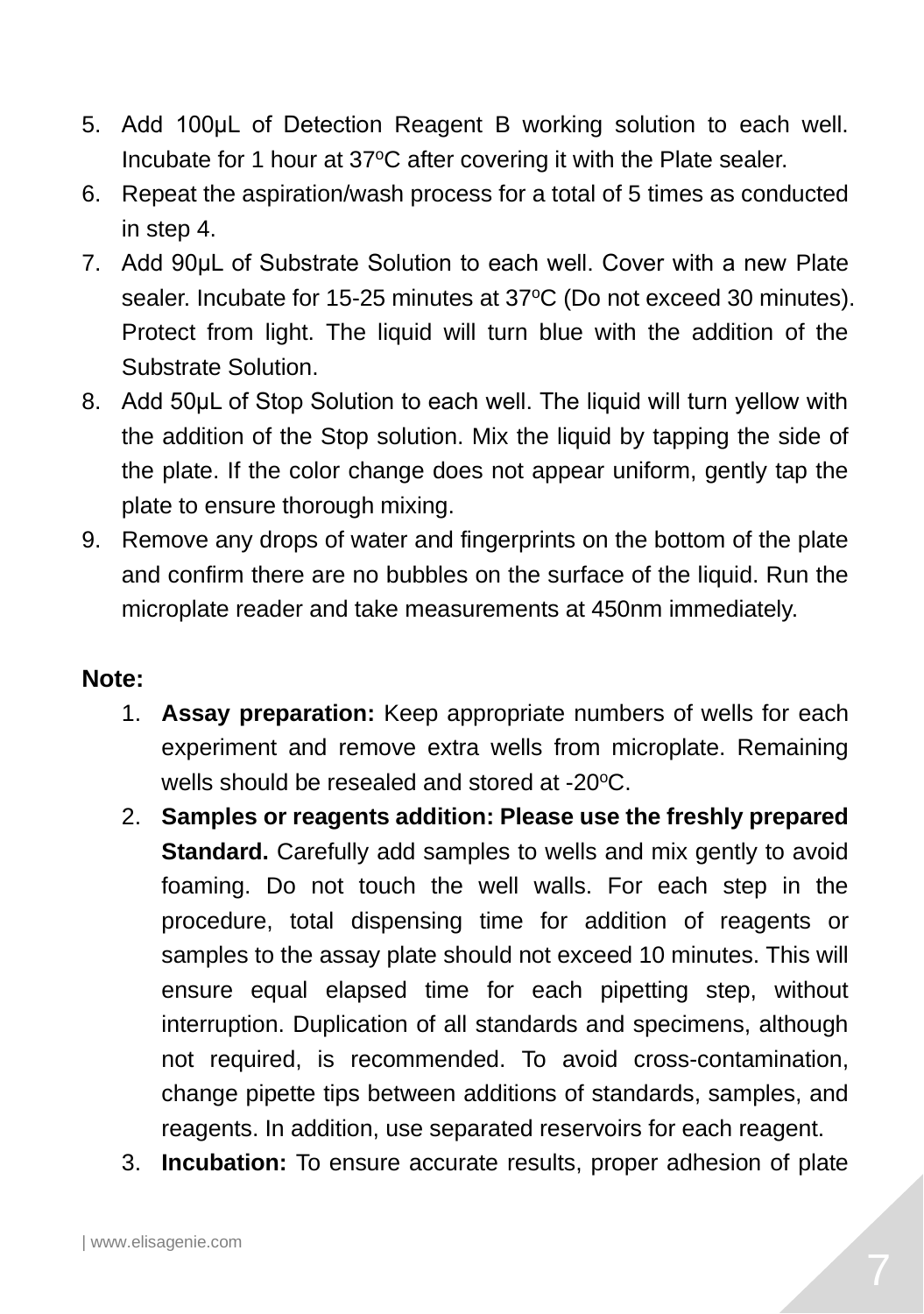sealers during incubation steps is necessary. Do not allow wells to sit uncovered for extended periods in between incubation steps. Once reagents are added to the well strips, DO NOT let the strips dry at any time during the assay. Incubation time and temperature must be controlled.

- 4. **Washing:** The wash procedure is critical. Complete removal of liquid at each step is essential for good performance. After the last wash, remove any remaining Wash Solution by aspirating or decanting, and remove any drops of water or fingerprints on the bottom of the plate. Insufficient washing will result in poor precision and false elevated absorbance reading.
- 5. **Controlling of reaction time:** Observe the change of color after adding **TMB Substrate** (e.g. observation once every 10 minutes), if the color is too deep, add Stop Solution in advance to avoid excessively strong reaction which will result in an inaccurate absorbance reading.
- 6. **TMB Substrate** is easily contaminated. Please protect it from light.
- 7. The environment humidity may have an effect on the results obtained from the kit. If the humidity in your facility is less than 60%, using a humidifier is recommended.

### TEST PRINCIPLE

The microtiter plate provided in this kit has been pre-coated with an antibody specific to IFNb. Standards or samples are then added to the appropriate microtiter plate wells with a biotin-conjugated antibody preparation specific to IFNb. Next, Avidin conjugated to Horseradish Peroxidase (HRP) is added to each microplate well and incubated. After TMB substrate solution is added, only those wells that contain IFNb, biotin-conjugated antibody and enzyme-conjugated Avidin will exhibit a change in color. The enzyme-substrate reaction is terminated by the addition of sulphuric acid solution and the color change is measured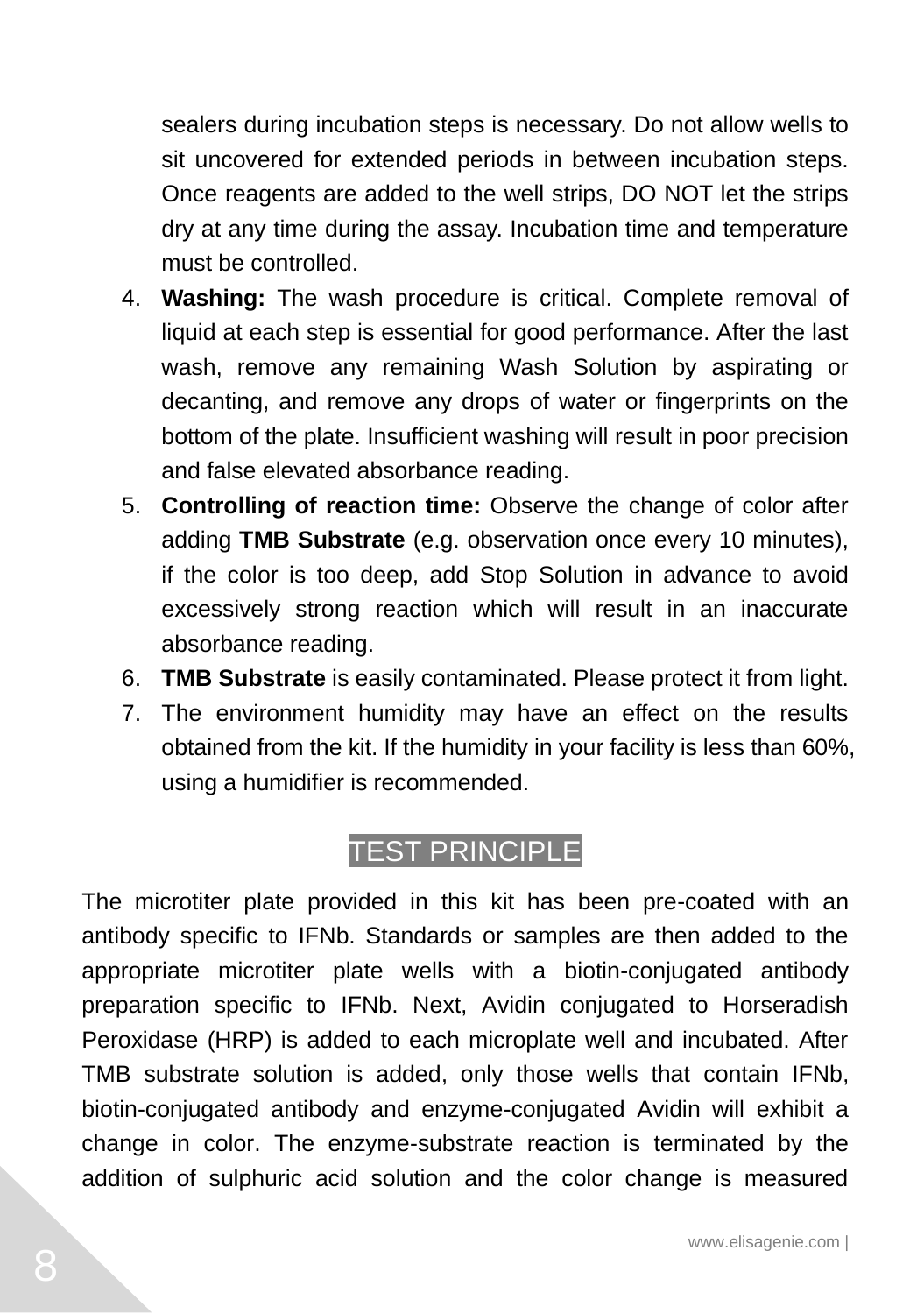spectrophotometrically at a wavelength of 450nm ± 10nm. The concentration of IFNb in the samples is then determined by comparing the O.D. of the samples to the standard curve.

### CALCULATION OF RESULTS

Average the duplicate readings for each standard, control and sample, then subtract the average zero standard optical density. Construct a standard curve by plotting the mean O.D. and concentration for each standard and draw a best fit curve through the points on the graph or create a standard curve on log-log graph paper with IFNb concentration on the y-axis and absorbance on the x-axis. Using plotting software, (for instance, curve expert 1.30), is also recommended. If samples have been diluted, the concentration read from the standard curve must be multiplied by the dilution factor.

### TYPICAL DATA

In order to make the calculation easier, we plot the O.D. value of the standard (X-axis) against the known concentration of the standard (Y-axis), although concentration is the independent variable and O.D. value is the dependent variable. However, the O.D. values of the standard curve may vary according to the conditions of assay performance (e.g. operator, pipetting technique, washing technique or temperature effects), plotting the log of the data to establish a standard curve for each test is recommended. The typical standard curve below is provided for reference only.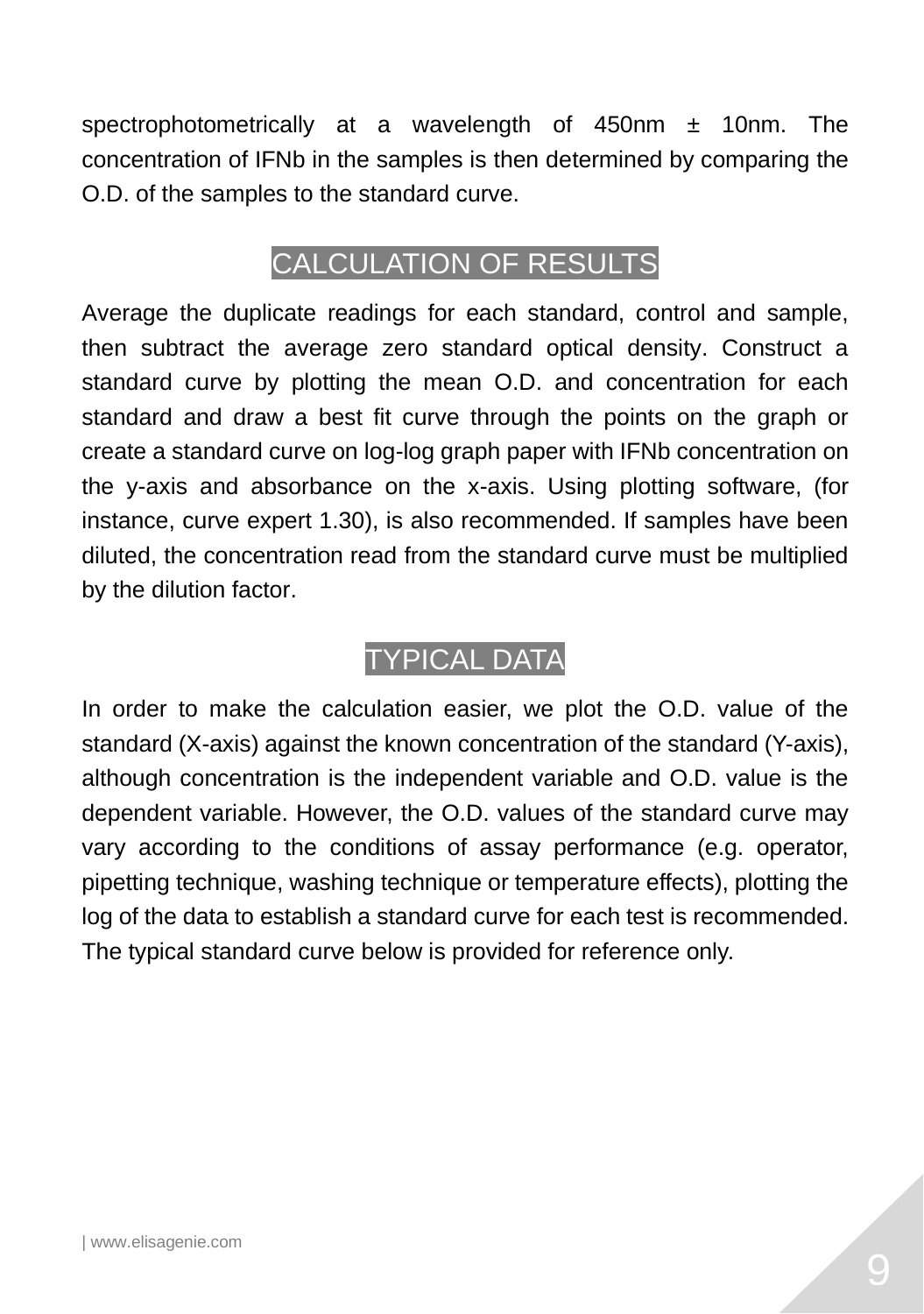

7.81-500pg/mL. The standard curve concentrations used for the ELISA's were500pg/mL, 250pg/mL, 125pg/mL, 62.5pg/mL, 31.2pg/mL, 15.6pg/mL, 7.81pg/mL.

### **SENSITIVITY**

The minimum detectable dose of IFNb is typically less than3.46pg/mL. The sensitivity of this assay, or Lower Limit of Detection (LLD) was defined as the lowest protein concentration that could be differentiated from zero. It was determined by adding two standard deviations to the mean optical density value of twenty zero standard replicates and calculating the corresponding concentration.

## **SPECIFICITY**

This assay has high sensitivity and excellent specificity for detection of IFNb.

No significant cross-reactivity or interference between IFNb and analogs was observed.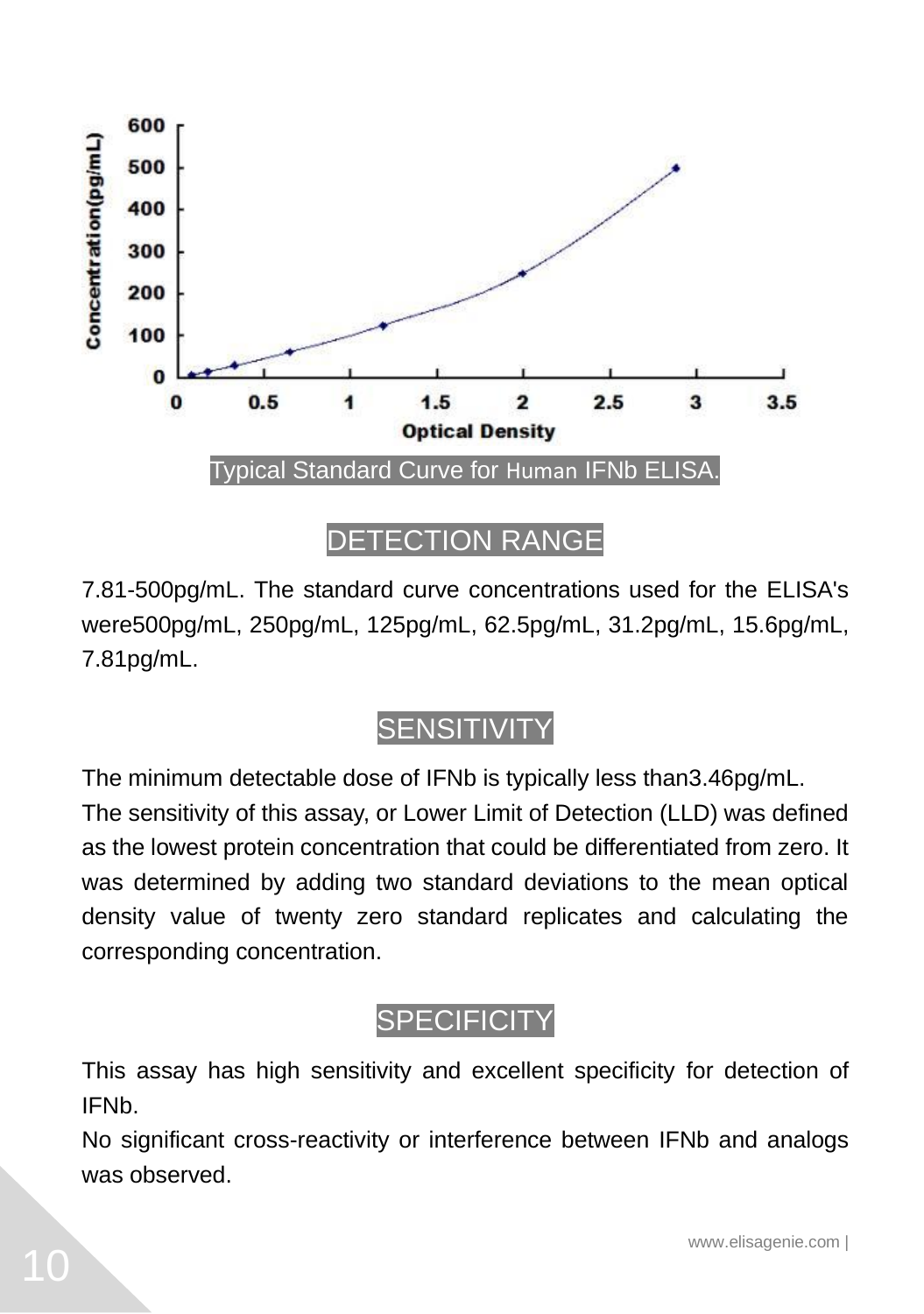#### **Note:**

Limited by current skills and knowledge, it is impossible to perform all possible cross-reactivity detection tests between IFNb and all analogs, therefore, cross reactivity may still exist.

## PRECISION

Intra-assay Precision (Precision within an assay): 3 samples with low, middle and high level IFNb were tested 20 times on one plate, respectively. Inter-assay Precision (Precision between assays): 3 samples with low, middle and high level IFNb were tested on 3 different plates, 8 replicates in each plate.

 $CV(%) = SD/meanX100$ Intra-Assay: CV<10% Inter-Assay: CV<12%

# **STABILITY**

The stability of ELISA kit is determined by the loss rate of activity. The loss rate of this kit is less than 5% within the expiration date under appropriate storage conditions.

#### **Note:**

To minimize unnecessary influences on the performance, operation procedures and lab conditions, especially room temperature, air humidity, and incubator temperatures should be strictly regulated. It is also strongly suggested that the whole assay is performed by the same experimenter from the beginning to the end.

## ASSAY PROCEDURE SUMMARY

1. Prepare all reagents, samples and standards;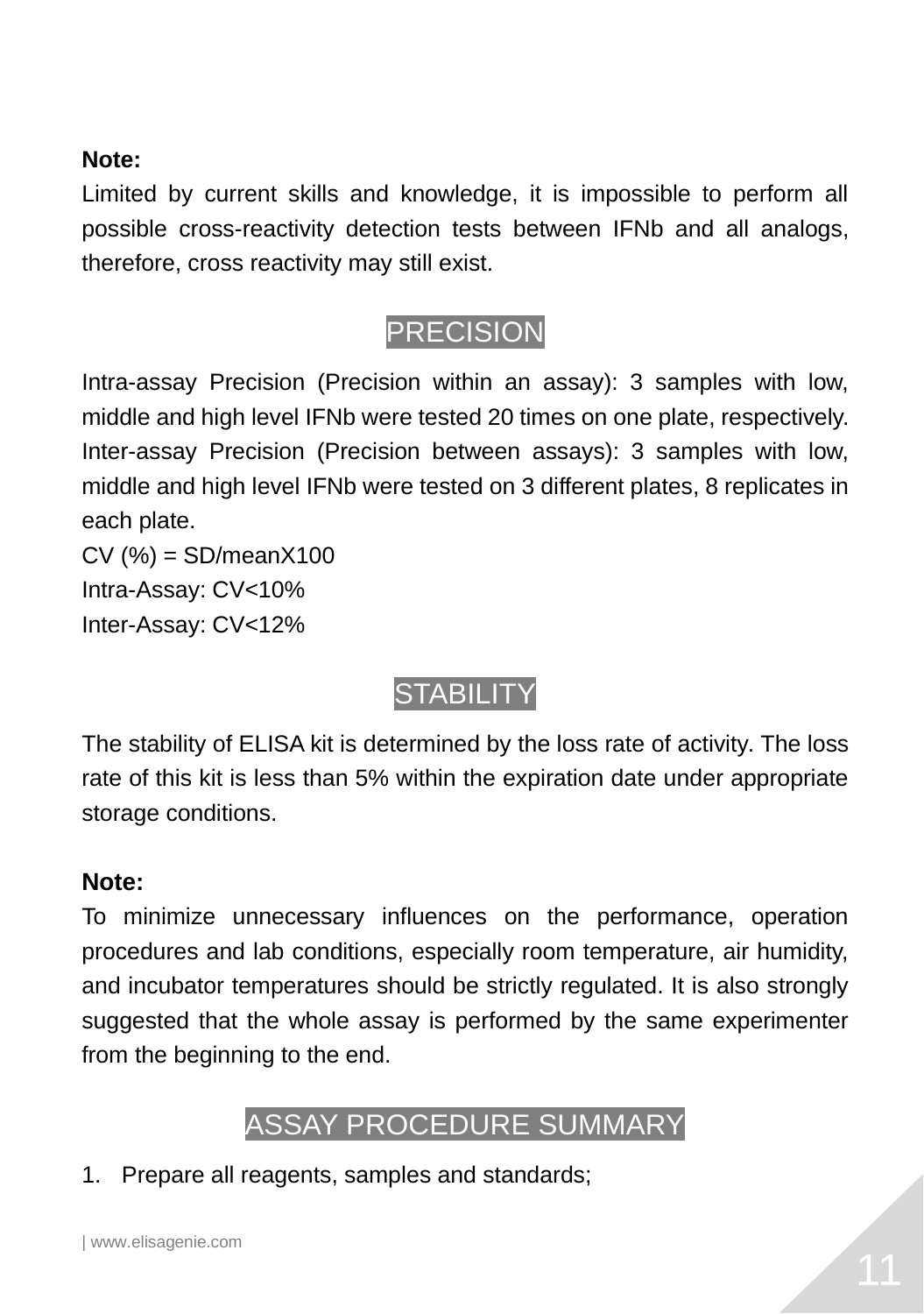- 2. Add 100 $\mu$ L standard or sample to each well. Incubate 2 hours at 37 $\mathrm{°C}$ ;
- 3. Aspirate and add 100µL prepared Detection Reagent A. Incubate 1 hour at  $37^{\circ}$ C:
- 4. Aspirate and wash 3 times;
- 5. Add 100uL prepared Detection Reagent B. Incubate 1 hour at 37 °C;
- 6. Aspirate and wash 5 times;
- 7. Add 90uL Substrate Solution. Incubate 15-25 minutes at 37°C;
- 8. Add 50µL Stop Solution. Read at 450nm immediately.

## IMPORTANT NOTE

- 1. Limited by the current conditions and scientific technology, it is impossible to conduct comprehensive identification and analysis tests on the raw materials provided by suppliers. As a result, it is possible there are some qualitative and/or technical risks.
- 2. The final experimental results will be closely related to the validity of the products, operation skills of the end users and the experimental environments. Please make sure that sufficient samples are available to obtain accurate results.
- 3. Kits from different batches may be a little different in detection range, sensitivity and color developing time. Please perform the experiment exactly according to the instruction manual included in your kit. Electronic ones on our website are for reference only.
- 4. Do not mix or substitute reagents from one kit lot to another. Use only the reagents supplied by manufacturer.
- 5. Protect all reagents from strong light during storage and incubation. All bottle caps of reagents should be closed tightly to prevent evaporation of liquids and contamination by microorganisms.
- 6. There may be a foggy substance in the wells when the plate is opened at the first time. It will not have any effect on the final assay results. Do not remove microtiter plate from the storage bag until needed.
- 7. Incorrect procedures during reagent preparation and loading, as well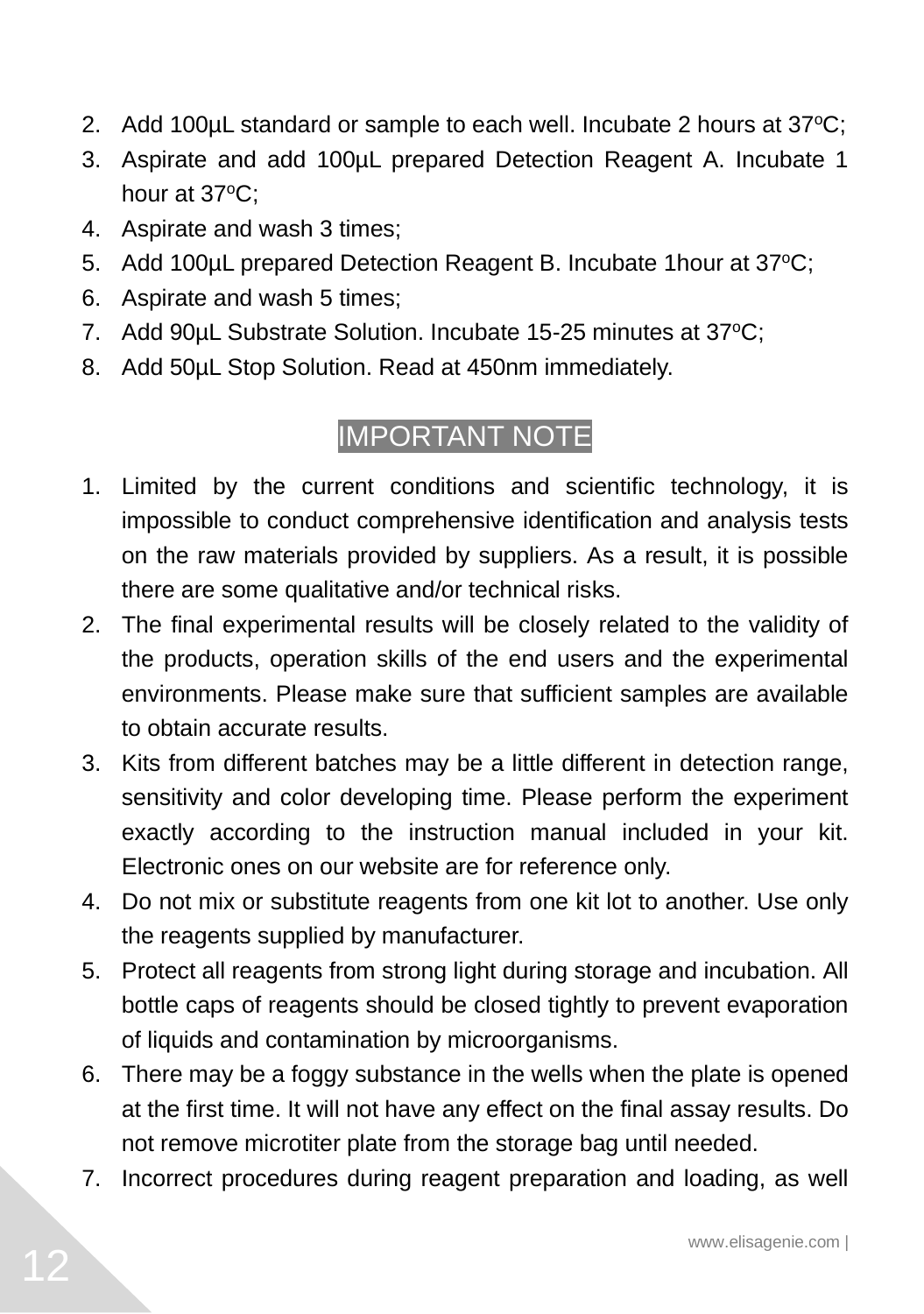as incorrect parameter setting for the plate reader may lead to incorrect results. A microplate plate reader with a bandwidth of 10nm or less and an optical density range of 0-3 O.D. or greater at  $450 \pm 10$ nm wavelength is acceptable for use in absorbance measurement. Please read the instruction carefully and adjust the instrument prior to the experiment.

- 8. Even the same experimenter may get different results from two separate experiments. In order to get better reproducible results, the operation of every step in the assay should be controlled. Furthermore, a preliminary experiment before the general assay for each batch is recommended.
- 9. Each kit has undergone several rigorous quality control tests. However, results from end users might be inconsistent with our in-house data due to some unexpected transportation conditions or different lab equipment. Intra-assay variance among kits from different batches could arise from the above factors as well.
- 10. Kits from different manufacturers with the same item might produce different results, since we have not compared our products with other manufacturers.
- 11. The standard in this kit, as well as the antigens used in antibody preparation are typically recombinant proteins. Differently expressed sequences, expression systems, and/or purification methods can be used in the preparation of recombinant proteins. There is also the possibility of differences in the screening technique of antibodies and antibody pairs in our kits. As a result, we cannot guarantee that our kit will be able to detect recombinant proteins produced by other companies. We do NOT recommend using ELISA Genie ELISA kits for the detection of other recombinant proteins.
- 12. Validity period: 12 months.
- 13. The instruction manual also works with the 48T kit, but all reagents in the 48T kit are reduced by half.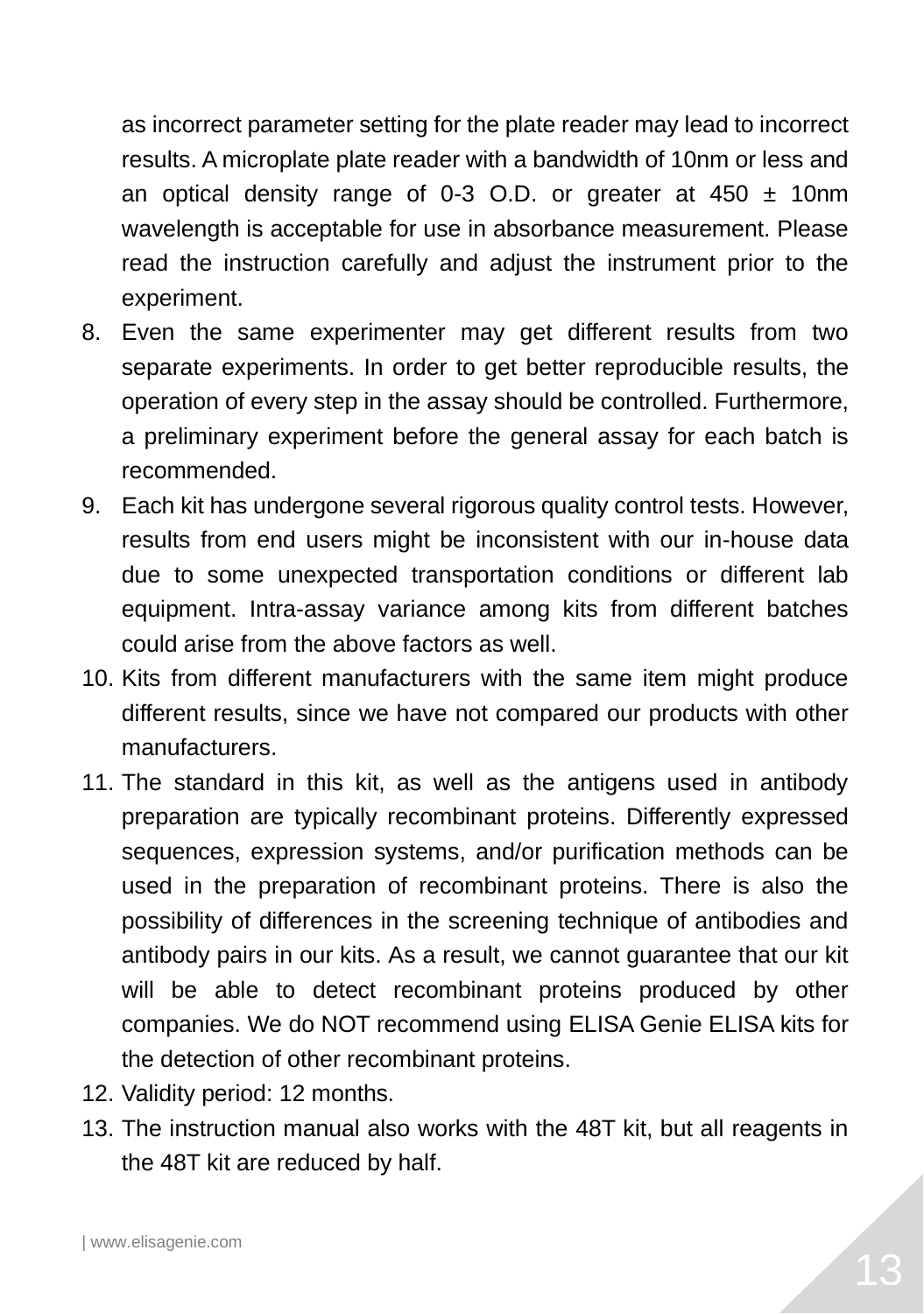# PRECAUTION

The Stop Solution suggested for use with this kit is an acid solution. Wear eye, hand, face, and clothing protection when using this reagent.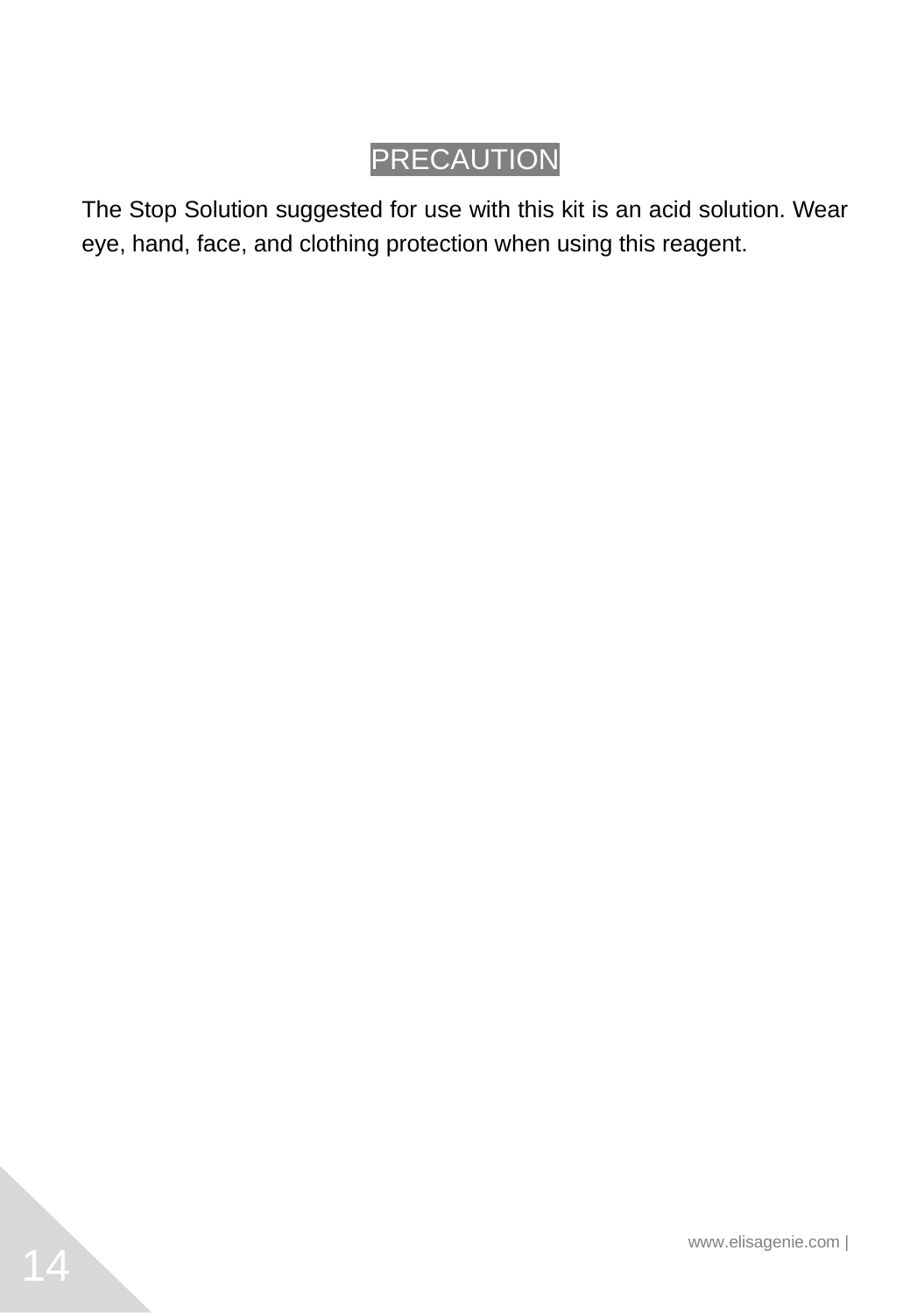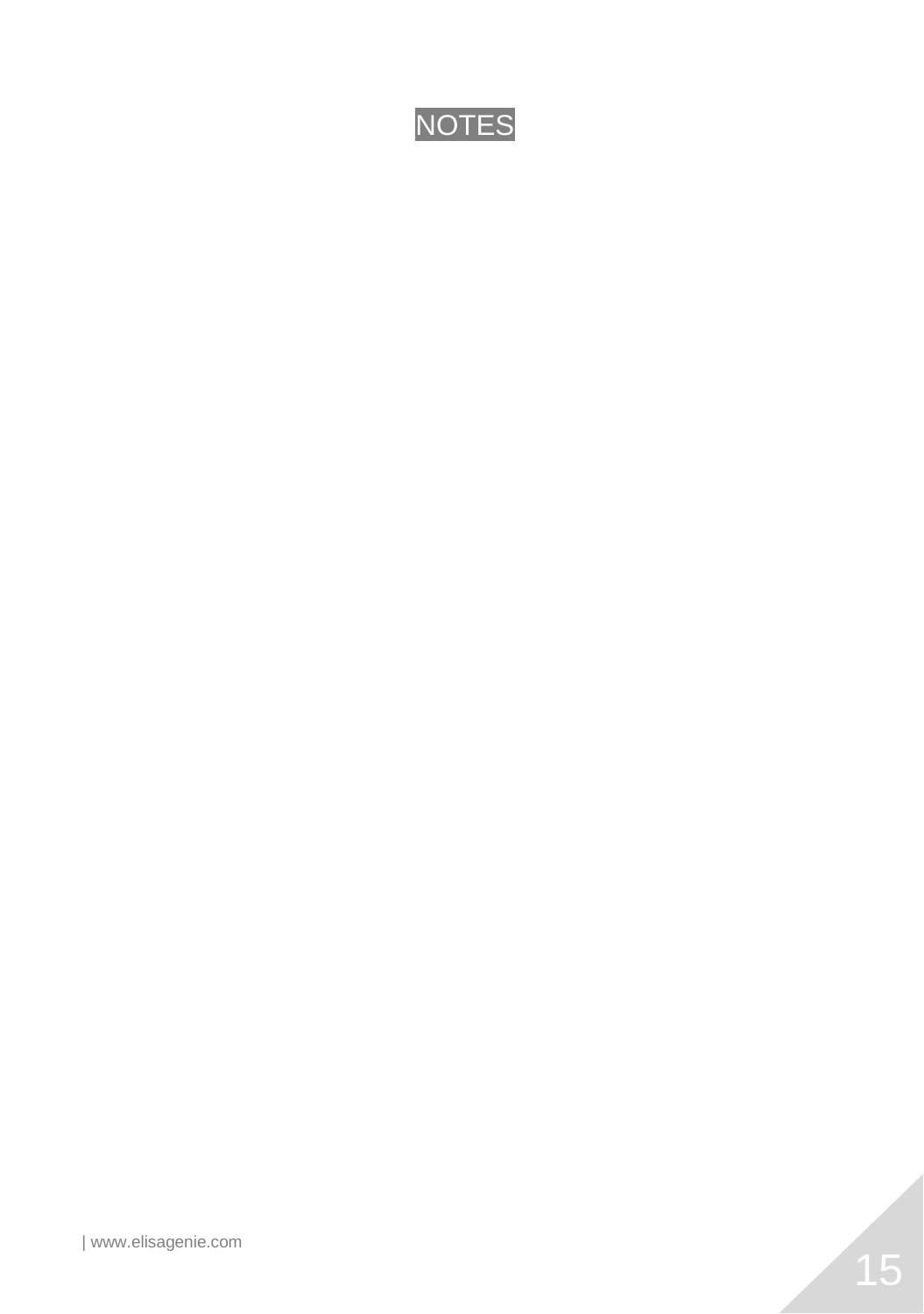

www.elisagenie.com |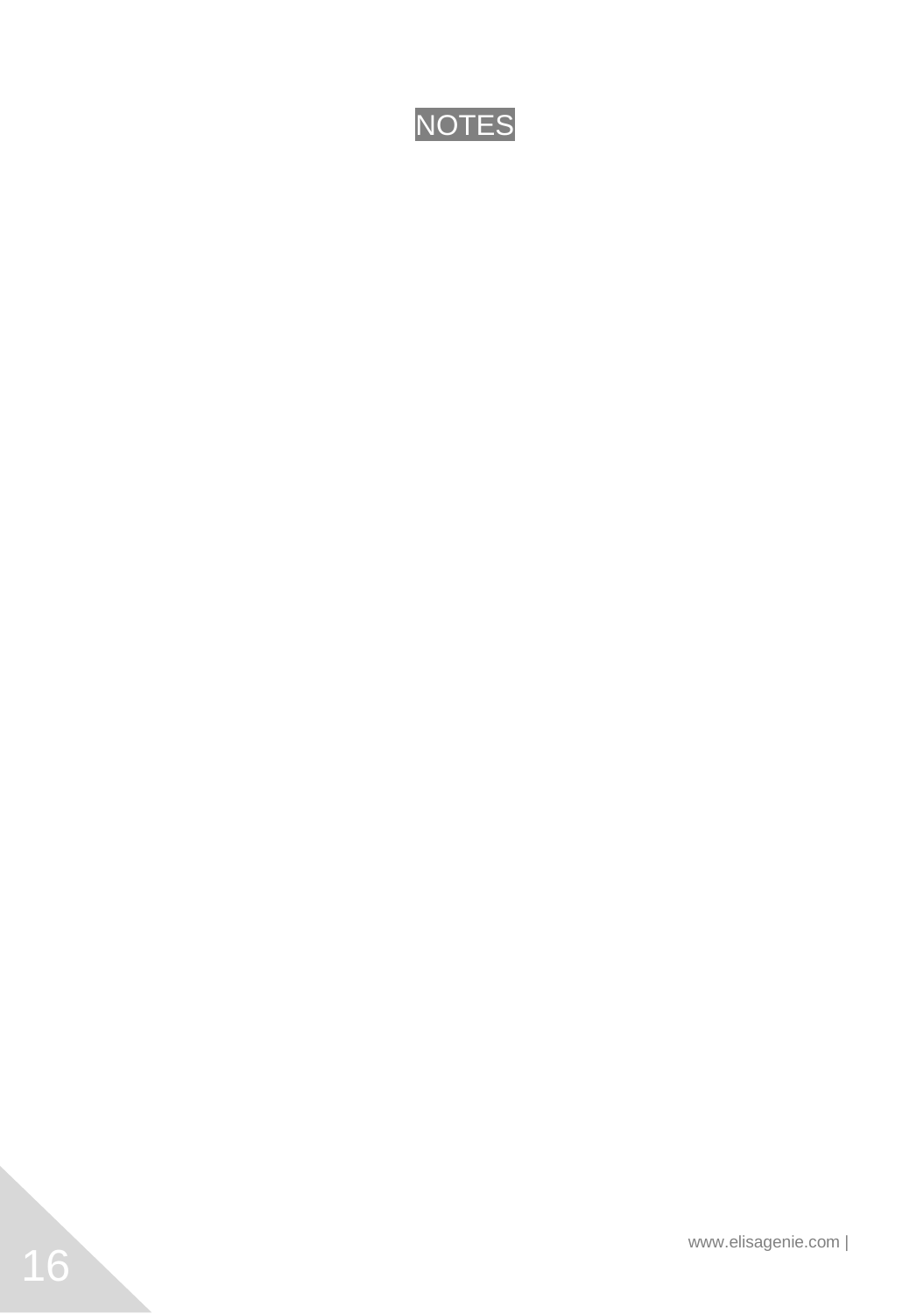